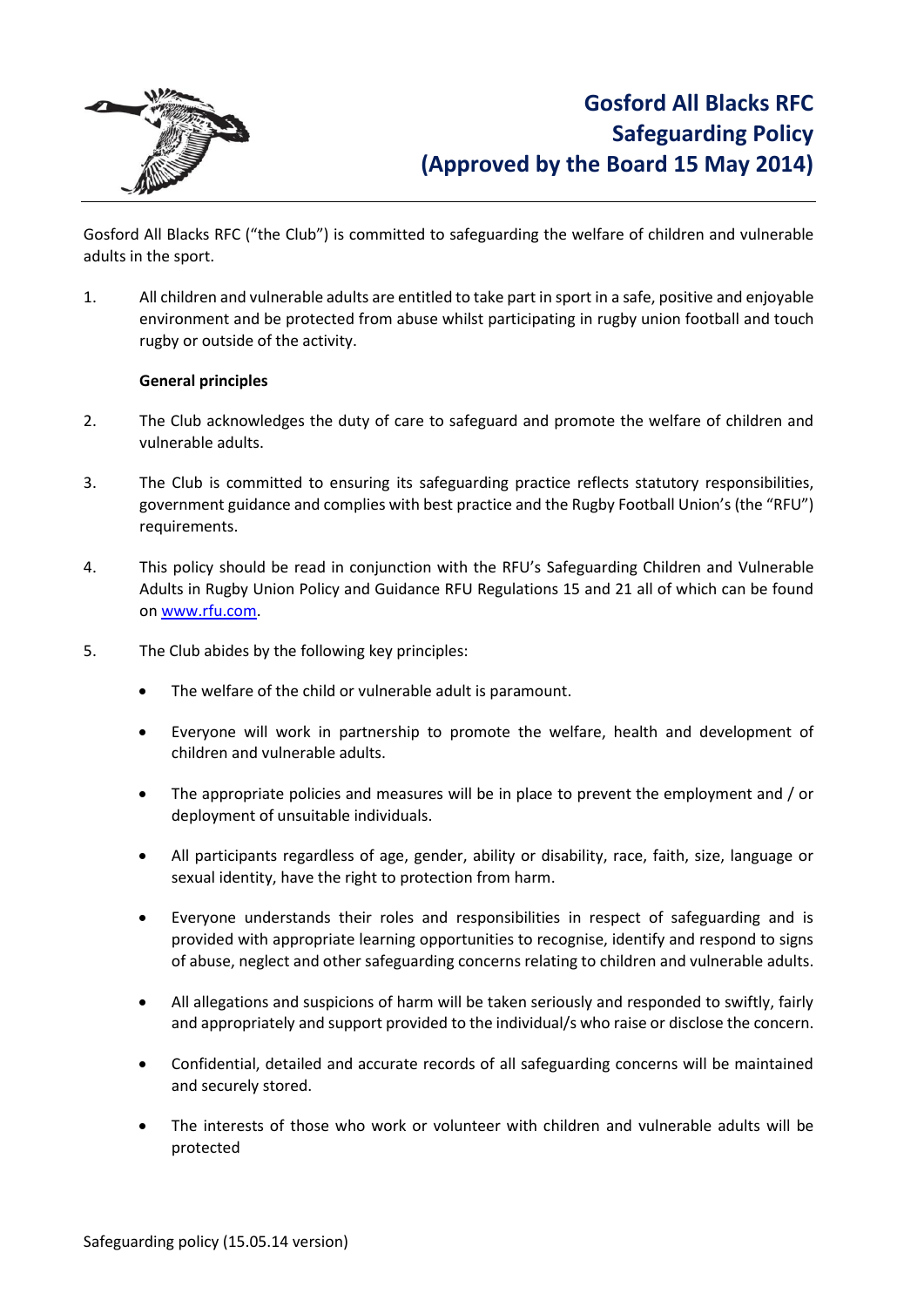- 6. All those involved in the supervision, coaching, training of children under 18 years or vulnerable adults must undertake safeguarding training courses or awareness training as stipulated by the Safeguarding Officer or the Board.
- 7. A Disclosure and Barring Service (DBS) check is required prior to commencement of persons involved with children or vulnerable adults.

### **Reporting Form**

- 8. The welfare of the child or vulnerable adult is paramount. In order to assist the RFU and the Club in upholding this principle you are asked to complete an Initial Issue/Concern Reporting Form for any issues/concerns or incidents.
- 9. A copy of this form is attached to this policy. When completing the form please give full names and their Club roles. Concerns may be about the behaviour of any child or adult involved or spectating at the Club and could include:
	- General concerns about a child's welfare.
	- **Concerns related to a safeguarding incident, e.g. bullying or poor practice.**
	- **Suspicions or allegations of misconduct.**
	- **Breaches of the RFU Code of Rugby or this policy.**
	- **Allegations of abuse made by or against any young person or adult.**
- 10. The form is best completed by the Safeguarding Officer with the assistance of the parents/victim/witnesses as appropriate. It is also extremely useful if a "cast list" is supplied to the RFU Safeguarding Team to enable the team to fully understand the whole scenario as well as the names and roles of those involved.
- 11. The RFU, when dealing with a serious incident, will immediately notify the local statutory agencies (Police/Social Care/Children's Services/Local Safeguarding Children Boards) and continue to work in partnership with them throughout any investigations. Any internal RFU investigation will only commence once the statutory agencies have completed their investigations and referred the case back to the RFU. The wellbeing of the child must be central to any procedures involving them.
- 12. Once the RFU has completed its investigations in accordance with Regulation 21 and decided on the appropriate action to be taken it will then consider referring the individual to the Independent Safeguarding Authority in line with its legal obligations.
- 13. If you would like further details of what should be reported please refer to the RFU's Safeguarding Children and Vulnerable Adults in Rugby Union Policy and Guidance RFU Regulations 15 and 21 all of which can be found o[n www.rfu.com.](http://www.rfu.com/)
- 14. To discuss a specific concern or issue please contact the Club's Safeguarding Officer or your Constituent Body Safeguarding Manager in the first instance.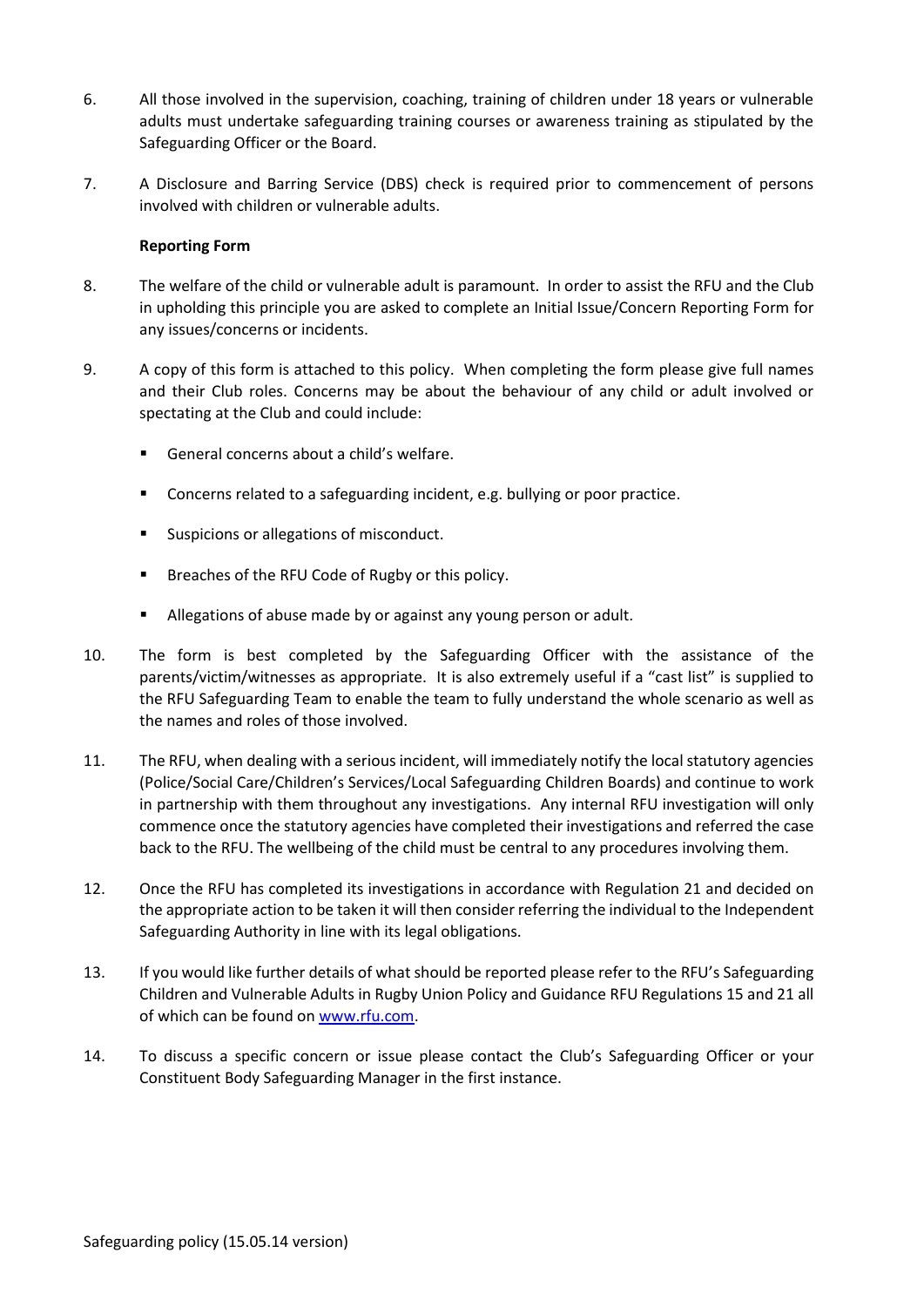## **Responsibility for the policy**

- 15. The Safeguarding Officer is responsible for managing this policy and the Board will set out a clear explanation of this policy in the Club's annual report each year.
- 16. The policy will be reviewed a year after development and then every three years, or in the following circumstances:
	- Changes in legislation and/or government guidance.
	- As required by the Local Safeguarding Children Board, UK Sport and/or Home Country Sports Councils or the RFU.